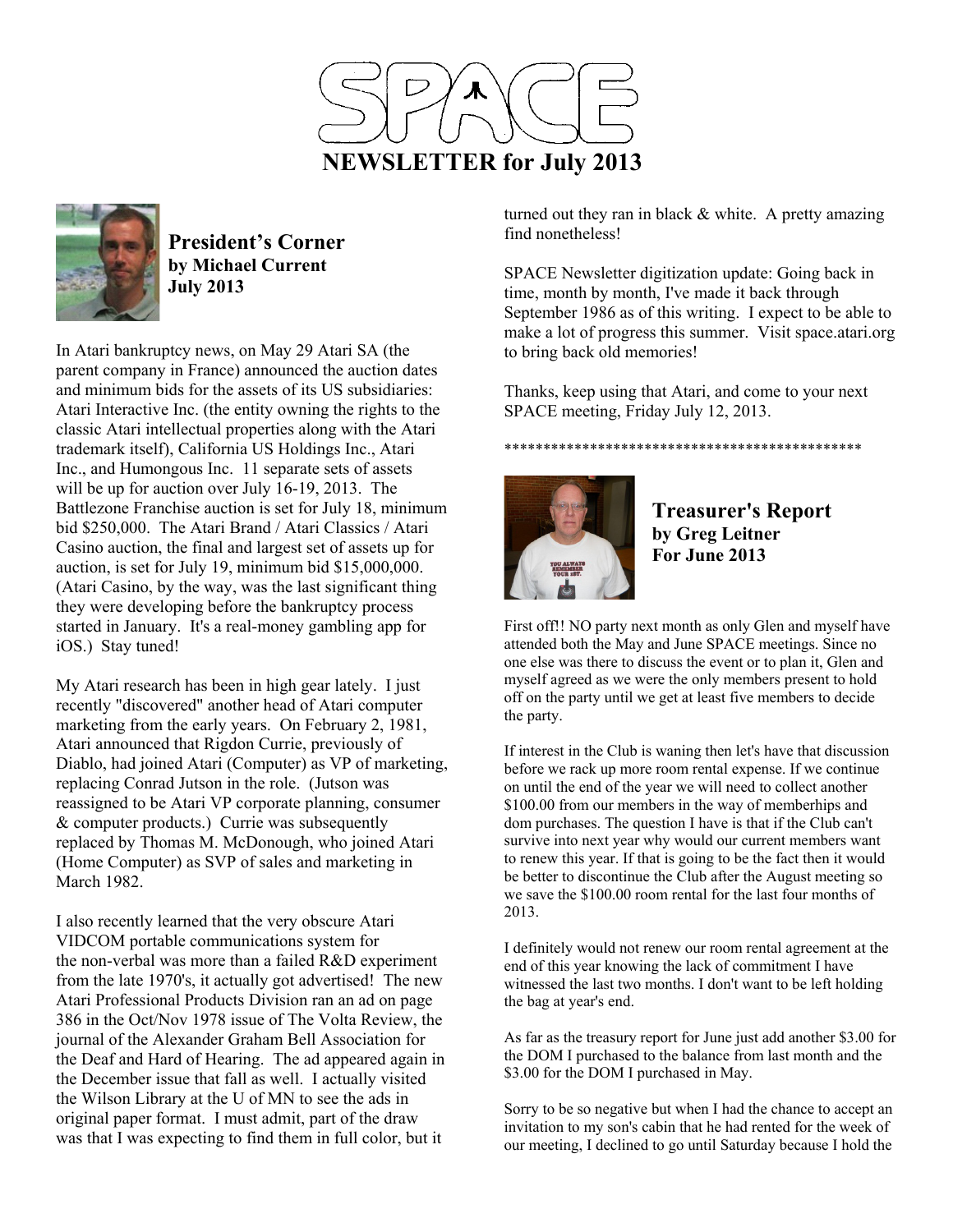keys to the SPACE meeting and I figured I had to be there.

I hope we can work everything out for the Club's sake, but there just doesn't seem to be enough interest anymore.



**Secretary's Report By Steve Peck** For June 2013

No Secretary's Report was submitted for the July Newsletter.